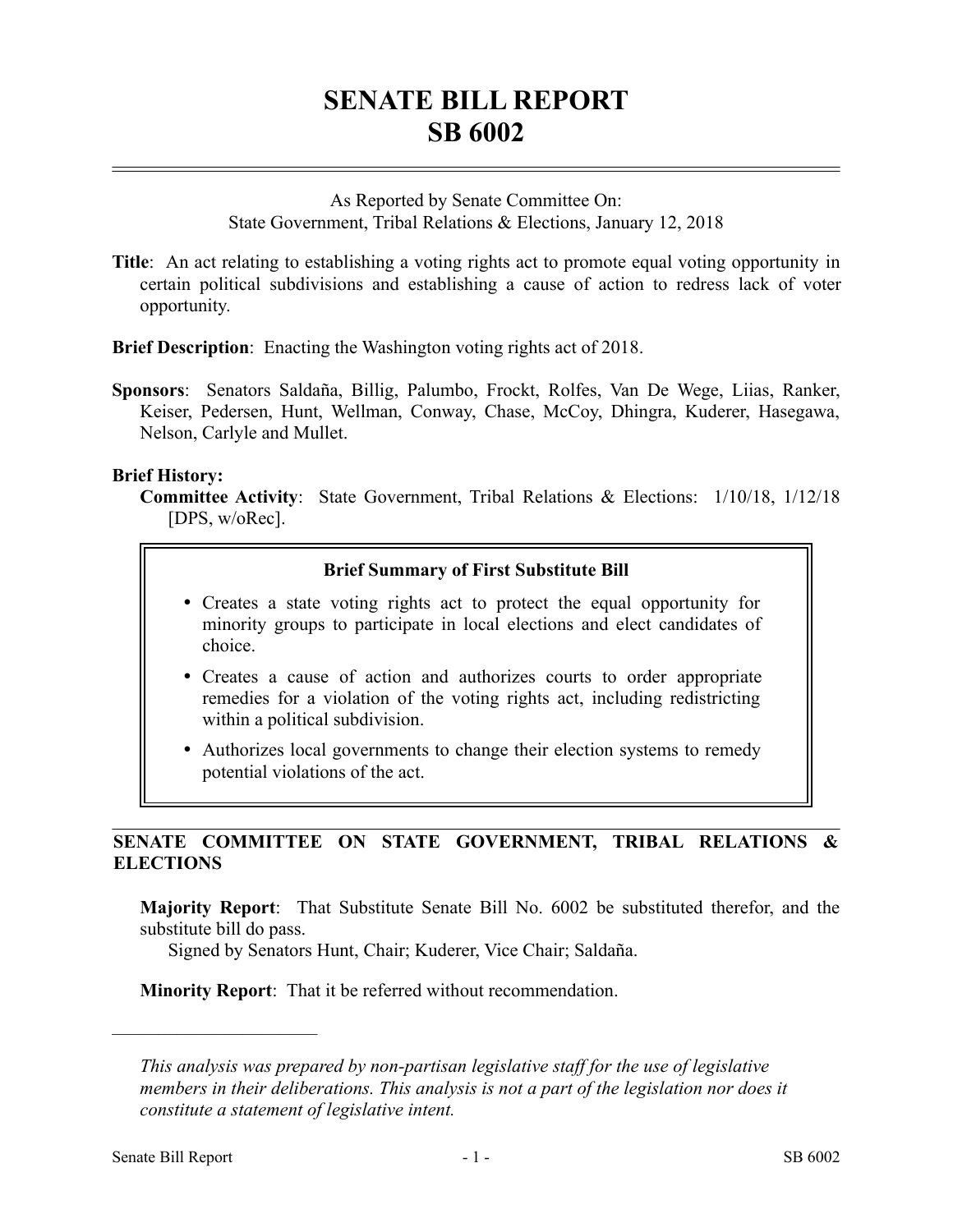Signed by Senator Miloscia, Ranking Member.

**Staff**: Samuel Brown (786-7470)

**Background**: Federal Voting Rights Act of 1965 (VRA) - Section 2. The VRA prohibits discriminatory practices in state and local elections, based on the protections provided under the Fifteenth Amendment to the Constitution. Special protections extend to members of a racial, color, or certain language minority group.

Section 2 of the VRA (Section 2) prohibits any voting practice or procedure that effectively impairs the equal opportunity for members of a minority group to participate in the nomination and election of candidates. A violation may be shown based on the totality of circumstances of the election process that resulted in a discriminatory impact on a minority group. Proof of intentional discrimination is not required to show a violation. Section 2 does not create a right for minority groups to be proportionally represented in elected offices.

Vote dilution claims under Section 2 allege that the method of drawing voting districts has the discriminatory effect of dispersing minority votes throughout the districts, weakening the minority group's ability to influence the election. Vote dilution claims have also been raised in jurisdictions holding at-large general elections for bodies with multiple positions.

Local Elections. Local governments are responsible for periodically changing their voting districts to account for population shifts. Within eight months after receiving federal census data, a local government must prepare a plan for redistricting its election districts. Each district must be relatively equal in population, compact, and geographically contiguous. The plan should also try to preserve existing communities of related and mutual interest. The census data may not be used to favor any racial or political group in redistricting.

Alternative Proportional Voting Systems. Several jurisdictions have adopted alternative systems for allocating votes to voters to determine the winner of an election. These systems are known as alternative proportional voting systems, and include:

- limited voting, where a voter receives fewer votes than there are candidates to elect;
- cumulative voting, where a voter receives as many votes as there are candidates to elect, but may cast multiple votes for a single candidate; and
- single transferrable or ranked choice voting, where a voter ranks candidates in order of preference, and votes are transferred to lower-ranked candidates who are not elected on first-place votes if a majority is not reached.

**Summary of Bill (First Substitute)**: The Washington Voting Rights Act (Act) is established. A jurisdiction violates the Act when elections exhibit polarized voting and where there is a significant risk members of a protected class do not have an equal opportunity to elect candidates of choice as a result of dilution or abridgement of their rights.

Definitions and Scope. A protected class includes voters who are members of a race, color, or language minority group. The Act applies to elections held within counties, cities, towns, school districts, fire protection districts, port districts, and public utility districts (political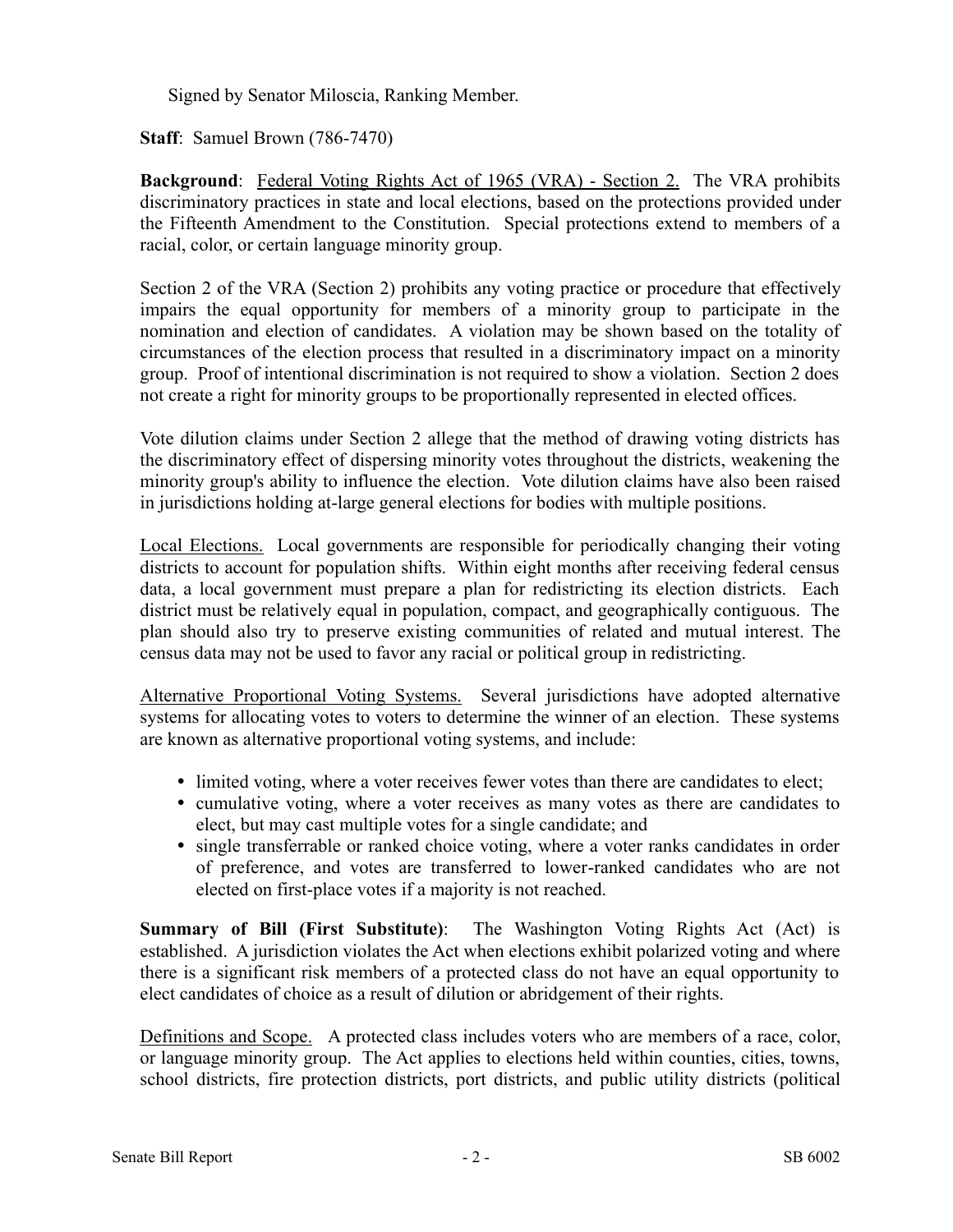subdivisions). Cities or towns with fewer than 1000 people and school districts with fewer than 250 students may not be sued for violations of the Act.

Redistricting. Any political subdivision may take corrective action to change its election system in order to remedy a potential violation of the Act. The remedy may include implementation of a district-based election system, which includes a method of electing candidates from within a district that is a divisible part of the subdivision. The remedy may also include an alternative proportional voting method, such as limited voting, cumulative voting, or single transferrable voting. Districts must be reasonably equal in population, compact, and geographically contiguous, must coincide with natural boundaries, and must preserve communities of related and mutual interest as much as possible.

The political subdivision must provide notice to the community of its proposed change to its election system. If 5 percent or more of residents, or 500 or more residents, whichever is fewer, are of limited English proficiency, the notice must be provided in languages residents can understand.

If the subdivision adopts a new election plan between the date of the general election and January 15 of the following year, it must implement the plan at the next general election. If the plan is adopted during the remaining period of the year, the plan must be implemented at the general election of the following year. The subdivision must obtain a court order, subject to mandatory direct appeal to the state supreme court, certifying that the remedy complies with the Act and was prompted by a plausible violation of the Act. Any subdivision that implemented a district-based election system must prepare a redistricting plan within eight months of receiving federal census data.

Notice of Potential Violation. Any person may notify the political subdivision of their intent to challenge the election system. The notice must describe the alleged violation and a possible remedy. The person bringing the notice and subdivision must work in good faith to implement a remedy that provides members of the protected class or classes equal opportunity to elect candidates of their choice.

Any person may file an action against the subdivision under the Act if the subdivision does not adopt a remedy within 180 days. No notice of a potential violation of the Act may be submitted before July 19, 2018.

Legal Action. If no remedy is adopted, any person may file a lawsuit alleging a violation of the Act within that subdivision. The claim has two elements:

- the subdivision's elections show polarized voting, meaning a difference of choice between voters of a protected class and other voters in the election; and
- members of the protected class do not have an equal opportunity to elect members of their choice or influence the outcome of an election.

The protected class does not have to be geographically compact or concentrated to constitute a majority in any proposed or existing district. Intent to discriminate is not required to show a violation under the Act. Members of different protected classes may file an action jointly if their combined electoral preferences differ from the rest of the electorate.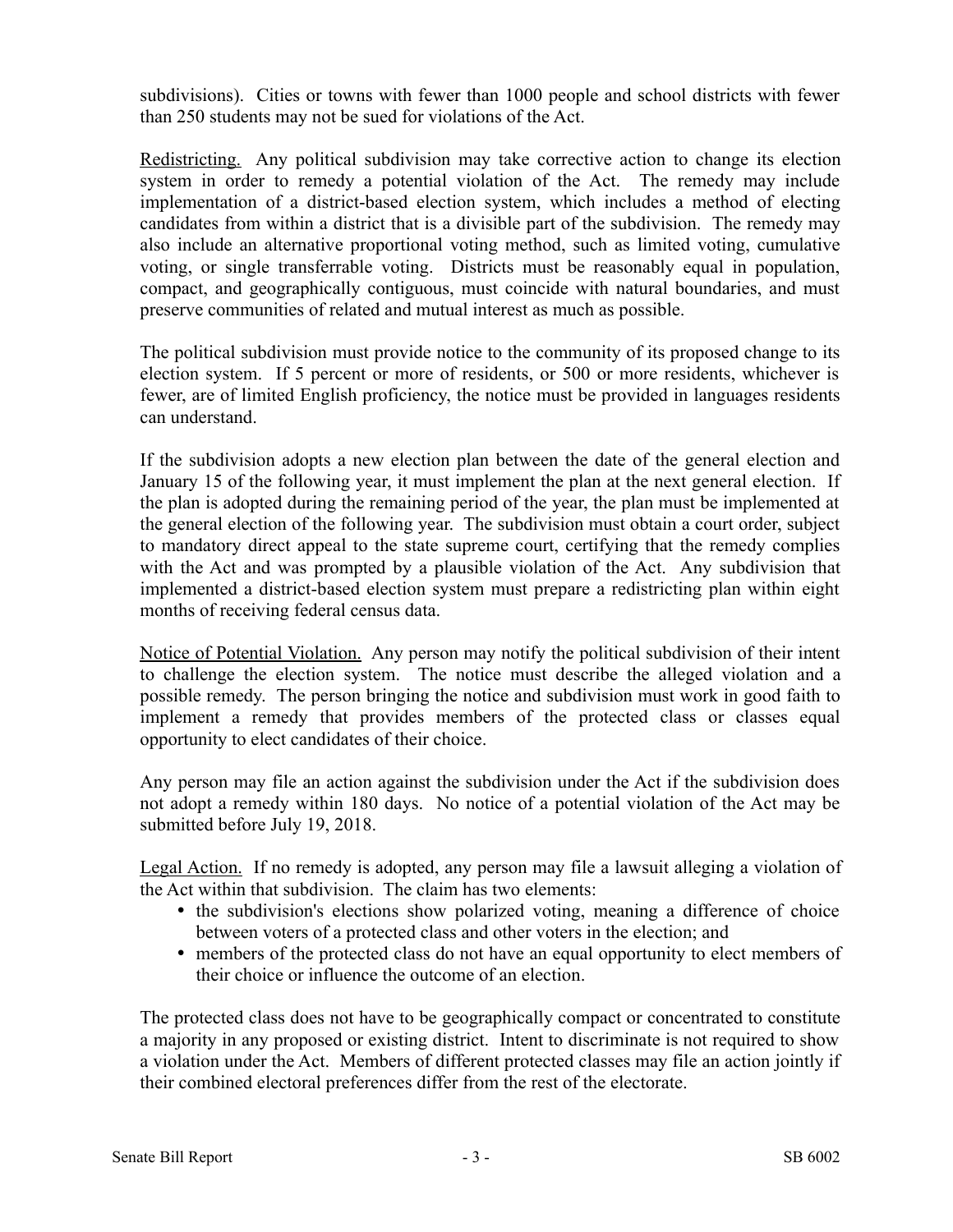Court Procedures and Process. The action may be filed in the superior court of the county in which the political subdivision is located. If the action is against a county, it may instead be filed in the superior court of either of the two nearest judicial districts. The trial must be set for no later than one year after the filing of a complaint, with a corresponding discovery and motions calendar. For purposes of the statute of limitations, a cause of action under the Act arises every time there is an election under a districting method that is the subject of the court action.

To determine the existence of polarized voting, the court may only analyze the elections conducted prior to the legal action, including the election of candidates, ballot measure elections, and elections that affect the rights and privileges of the protected class. Election of candidates who are members of the protected class does not preclude a court from finding the existence of polarized voting.

Remedies. The court may order appropriate remedies for a violation, including requiring the subdivision to redistrict, create a district-based election system, or implement an alternative proportional voting system. The court may order the subdivision to hold elections for its governing body in the same year as elections for federal or statewide elected offices.

If the court issues a final order between the date of the general election and January 15 of the following year, the order applies to the next general election. If the court issues a final order between January 16 and the next general election date, the order only applies starting from the general election of the following year.

The court may award attorneys' fees and costs to a prevailing plaintiff. Prevailing defendants may be awarded certain costs, but not attorney's fees.

Immunity From Suit. If the subdivision modifies its electoral system and obtains a court order that the remedy is in compliance with the Act, or if the jurisdiction implements a courtordered remedy, no legal action may be brought against the subdivision for four years alleging a violation of the Act so long as the subdivision does not modify the system in the remedy.

Political subdivisions which have modified their electoral systems in the previous decade in response to a federal VRA claim may not be sued under the Act until redistricting after the 2020 census is completed.

**EFFECT OF CHANGES MADE BY STATE GOVERNMENT, TRIBAL RELATIONS & ELECTIONS COMMITTEE (First Substitute)**: A political subdivision violates the Act when there is a significant risk members of a protected class do not have an equal opportunity to elect candidates of choice as a result of dilution or abridgement of their rights, rather than lack an equal opportunity to influence electoral outcomes.

Notice of Potential Violation. The provision of an additional 90 days before a suit may be filed if multiple notices are received is removed.

Court Procedures and Process. Several historical factors are added that courts may consider when determining whether the Act has been violated. A court order acknowledging that a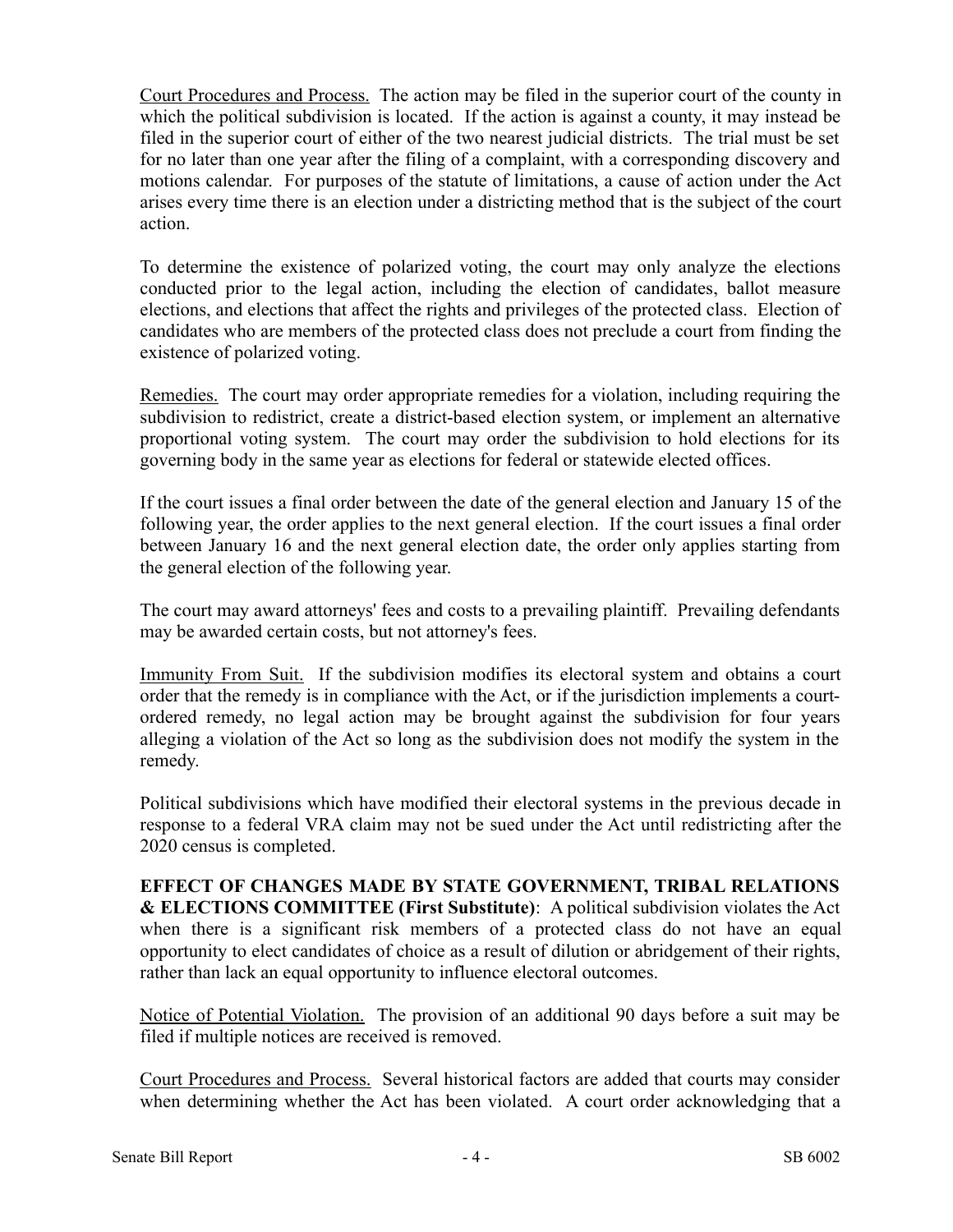political subdivision's proposed remedy complies with the Act is subject to mandatory direct appeal to the state supreme court. The court order must find that the remedy was prompted by a plausible violation of the Act.

Remedies. The court may order the subdivision to hold elections for its governing body in the same year as elections for federal or statewide elected offices.

Other Changes. References are added to clarify that multiple protected classes may challenge an electoral system that is polarized against them jointly. The Redistricting Commission must send census information to all political subdivisions, not just those modifying electoral systems under the Act. Provisions relating to county and public utility district redistricting are modified to account for the decennial census.

**Appropriation**: None.

**Fiscal Note**: Available.

### **Creates Committee/Commission/Task Force that includes Legislative members**: No.

**Effective Date**: Ninety days after adjournment of session in which bill is passed.

**Staff Summary of Public Testimony on Original Bill**: *The committee recommended a different version of the bill than what was heard.* PRO: Some localities recognize they could do better in ensuring representation for all, and this bill eliminates barriers to making those changes. This allows jurisdictions to take the lead and provides a process for working in good faith from the same set of data toward a remedy. This will improve democratic participation, particularly in cities with demonstrable racially polarized voting. This is a better bill than past years that is more inclusive of stakeholder feedback. Notice provisions will ensure that everyone in communities know what proposed solutions are before they are implemented. The bill provides a roadmap and timetable for collaboration on solutions and does not mandate one particular system. This creates a pathway around litigation. I lost an election to a candidate who dropped off the ballot as a result of polarized voting, which would be rectified under this bill. After living under dictatorship, watching people vote and exercise their voice was exciting, but the makeup of elected bodies has not kept pace with community changes. Districting would give communities the opportunity to elect candidates who understand their needs and build trust in local governments.

Alternative proportional voting methods are important because there can be wide discrepancies in district election participation. Ranked choice voting leads to increased turnout. Multiple counties use vendors for their election systems that can process ranked choice voting elections. Ranked choice voting has led to the breaking of numerous glass ceilings for representation in other jurisdictions.

When elected officials authentically understand and represent their communities, voters feel more connected to their government. This bill is necessary to protect the rights of Washington voters. This bill is consistent with the state's longstanding commitment to provide everyone an equal opportunity to participate in our civil processes. This will inspire more students, who are the next generation of leaders, to get involved in politics.